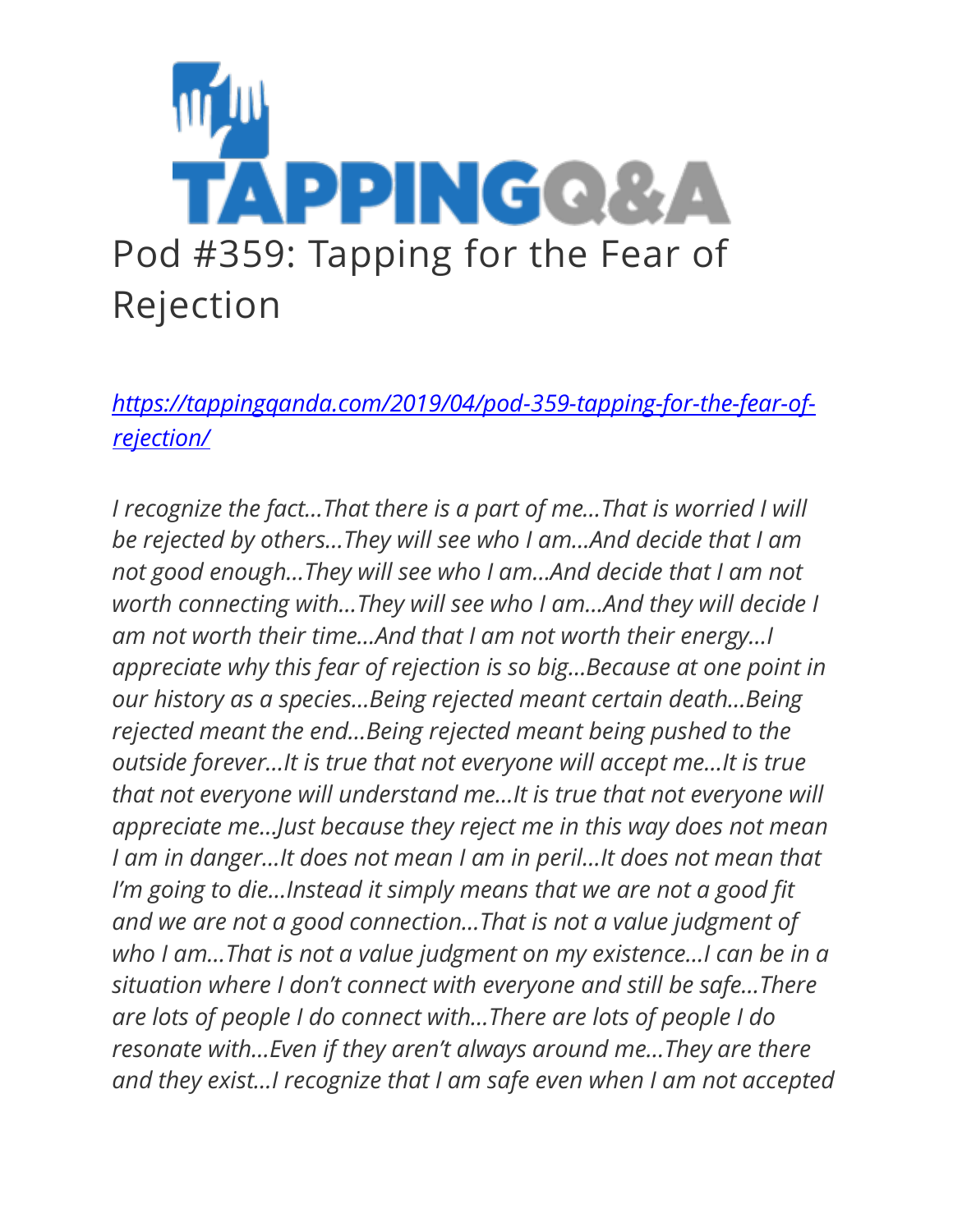

## **Fear that my work will be rejected**

*I recognize that the work I do is not for everyone…The type of work that I do is right for me…The type of work that I do is good for me…There will be times when I have a preference for the type of work that I want to do that other people are not going to resonate with…They will have different ideas about how things should be done…They will have different ideas about the work that I should do…People can even be well-intentioned and wanting me to do something else…But that does not mean I should be doing something else…I can truly be me and still be safe…I can do the work that I'm supposed to do and be safe…I can offer the work that I want to do, have that work rejected, and still be safe…I can be in a position where I offer my work and be OK if someone turns me down...They are not rejecting me as a person…They're simply saying the work I do isn't the right fit for them...I give myself permission to do the work that I want to do…Knowing that I will find the right people to connect with…The people who were right for me…When someone says no to my work I am still safe…When someone says no to my work I am not in trouble…It is simply a statement of best fit…I give myself permission to keep working in the way that I work…Because I know I can find the right connections…I know I can serve the right people…I can be safe even in the face of someone rejecting my work…I can be happy in the*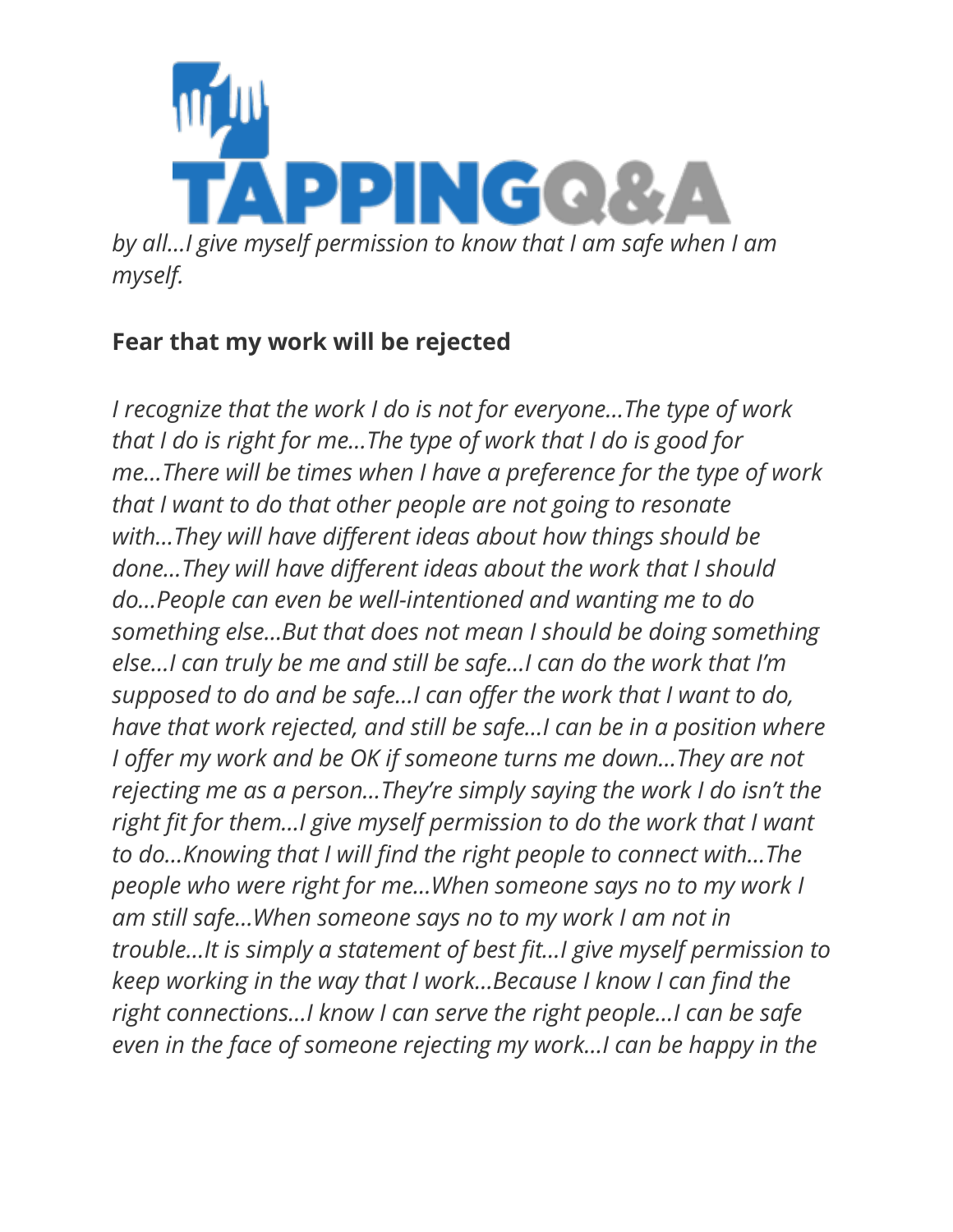

## **Fear that people will reject my offer**

*I believe in the work that I do...And I believe in the way that I do that work…It is the right way for me to work…It is the best way for me to use my gifts and talents…I enjoy the work that I do…This does not mean the way I work is the right fit for everyone…Or the way I work is good for everyone…Or that everyone will be open to my work…That is OK...The way I work doesn't have to resonate with everyone...There is no one-size-fits-all when it comes to doing this kind of work…And because that is the case…People will say no to me…When they say no to me they aren't saying I am bad…They aren't saying my work is useless…They aren't saying I'm doing this wrong…They are simply saying this is not a good fit for them…I give myself permission to be OK with that fact…It's not always going to be the right fit…When someone says no they are making a statement about best fit…Someone can say no to how I work and I will still be safe…Someone can say no to how I work and I can still be healthy…Someone can say no to how I work and I can still move through the world in a way where I'm connecting with those I am supposed to connect to…It is safe for me to work in the way that I want…Even if that way isn't right for everyone…The way I work is right for me…The way I work is right for those I serve…I can be healthy and safe working in the way that makes the most sense for me…Even if it isn't the right way for everyone.*